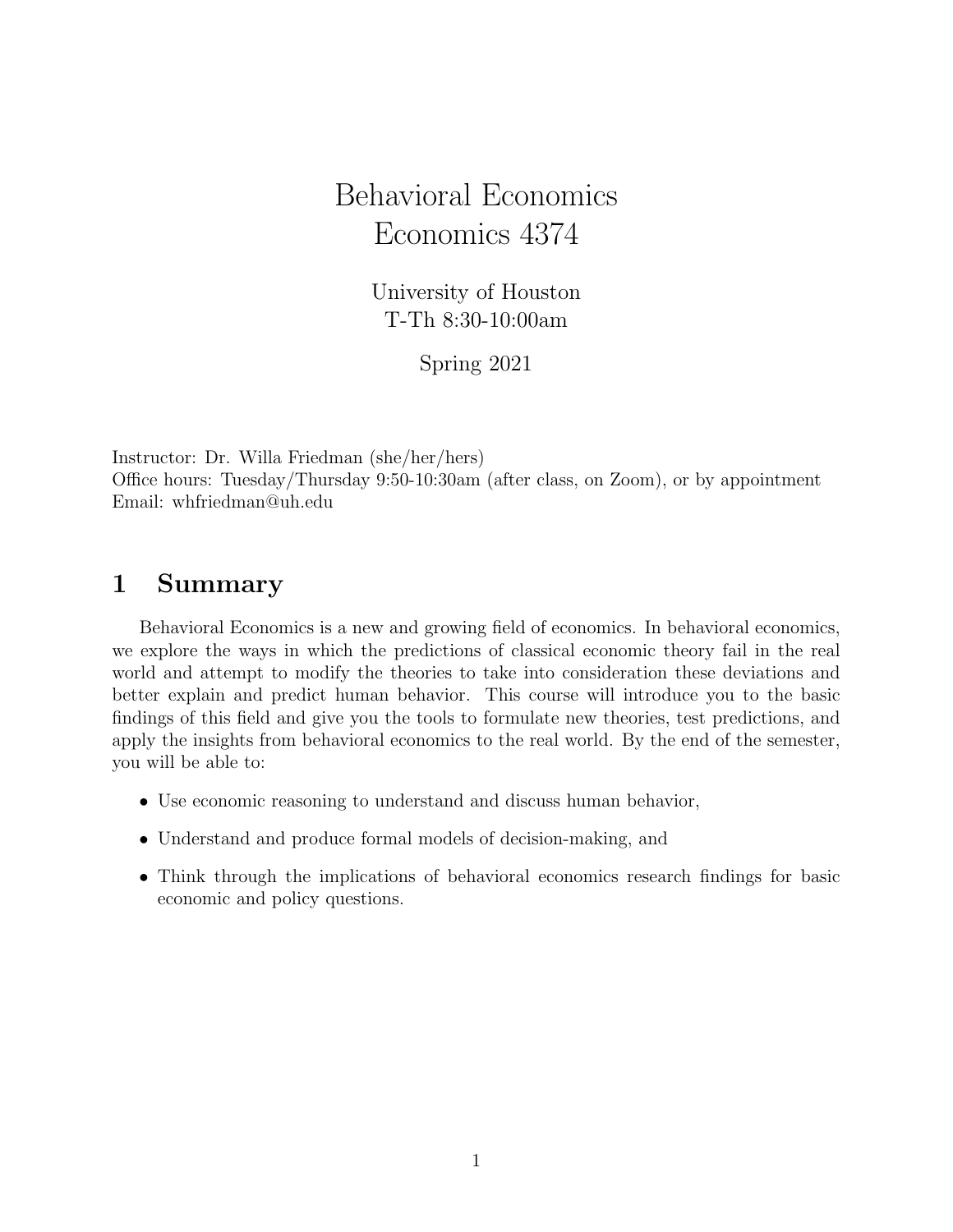### 2 Readings

This is a new field. As a result, there is not yet a great textbook. Instead, we will use a selection of readings to be distributed and:

• Kahneman, Daniel. *Thinking, Fast and Slow*, Macmillan, 2011. (reprint: Farrar, Straus, and Geroux; 2013)

It is available online. The first assignment based on a reading from this book will be due February 2.

Fortunately, behavioral economics is popular. There are new articles about behavioral economics concepts in the media every day. Readings will be assigned each Tuesday, and you will be expected to have completed them by the following Tuesday. In addition to *Thinking*, Fast and Slow these will include academic and popular press articles, which will be posted on Blackboard.

## 3 Requirements

As you will see when we cover inter-temporal choice, students tend to do better with lots of small assignments. Procrastination can be really hard to fight! So I'm going to make things easy on you and not let you procrastinate. There will be an assignment due nearly every week. Many of these will be small. A few will be a bit larger.

All must be turned in via Blackboard. If you are unable to submit it in time via Blackboard, in exceptional circumstances, you can email it to me, before the deadline. Late assignments will not be accepted.

Memos: In weeks without an exam or a memo due, you will have small assignments. Most of these will be short (1-2 page) memos about either assigned readings or discussing another real-world application of a topic that we are covering. Others will ask you to write and solve mathematical models. Some will ask you to come in with a few questions about the week's readings. The last ones will ask you to design and conduct an experiment. There will be a total of 11, and I will drop the lowest grade. These will be graded with the following scale:

- 0 : You did not turn in the assignment.
- $\checkmark$  (5/10): You turned something in that represents your own work, shows very little effort.
- $\checkmark$  (7/10) You completed the assignment as requested.
- $\sqrt{+}$  (9/10) You completed the assignment exactly as requested, and it is well-done (good insights, clear writing, etc.).
- $\sqrt{++}$  (10/10) You completed the assignment exactly as requested, and it is exceptionally well-done (great insights, stellar writing, thought-provoking, etc.).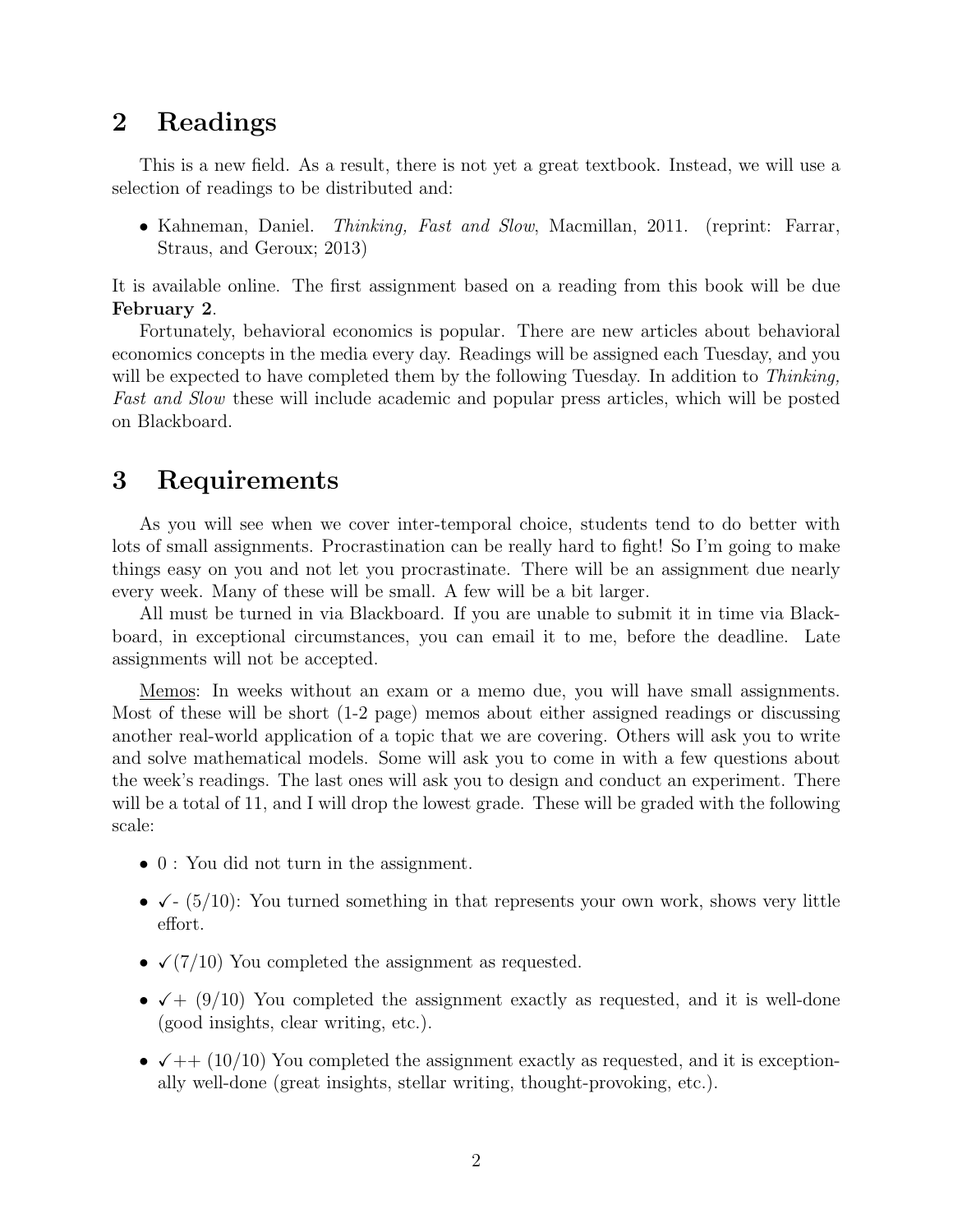Exams: There will be one midterm and a final. The mid-term will be during class on March 15. The final will be during the university scheduled exam slot for this class time, 8-11am, May 13.

Notes on regrade requests All regrade requests must be made in writing. There is sufficient evidence - some of which will be discussed in this class - that suggests that irrelevant factors about your identity or how you look or how you present yourself could influence my feelings of generosity when speaking to you and my decisions about whether to award you more points, or to remove points. I do not want these factors to change your grade. To reduce the influence of such factors, I will only consider regrade requests submitted in writing, and I will consult with other faculty members when there is uncertainty.

Attendance and Participation I expect you to (virtually) attend all classes, to come prepared, and to participate in discussions and experiments. Many behavioral economics studies are based on experiments in small groups (like this class), and hopefully we will be able to replicate at least a few of these during the semester, with your help. Participation will be a (small) part of your grade.

### 4 Pandemic Adjustments

First, thanks for your patience. I know this is frustrating, or worse, but I hope we can all still learn a lot this semester. I would like to encourage as much interaction as possible. This will mean big and small and medium-group discussions, some group projects (with individual grades), and regular office hours.

How will this class be different from the past?

- 1. I have adjusted the grading to reduce the weight of exams compared with the in-person version of the class.
- 2. You will have more time during class to work together on practice problems and assignments (via Zoom).
- 3. We will adjust more as we go.

#### Communication

- 1. Zoom: Class will meet on Zoom.
	- Access to a webcam is required for students participating remotely in this course. Webcams must be turned on during exams. You should also be able to turn on your webcam at anytime during class.
- 2. Blackboard: Assignments will be available and turned in on Blackboard, and I will also post announcements and slides there.
- 3. email: I will send email updates as needed. It is your responsibility to make sure that I have an email address for you that you check.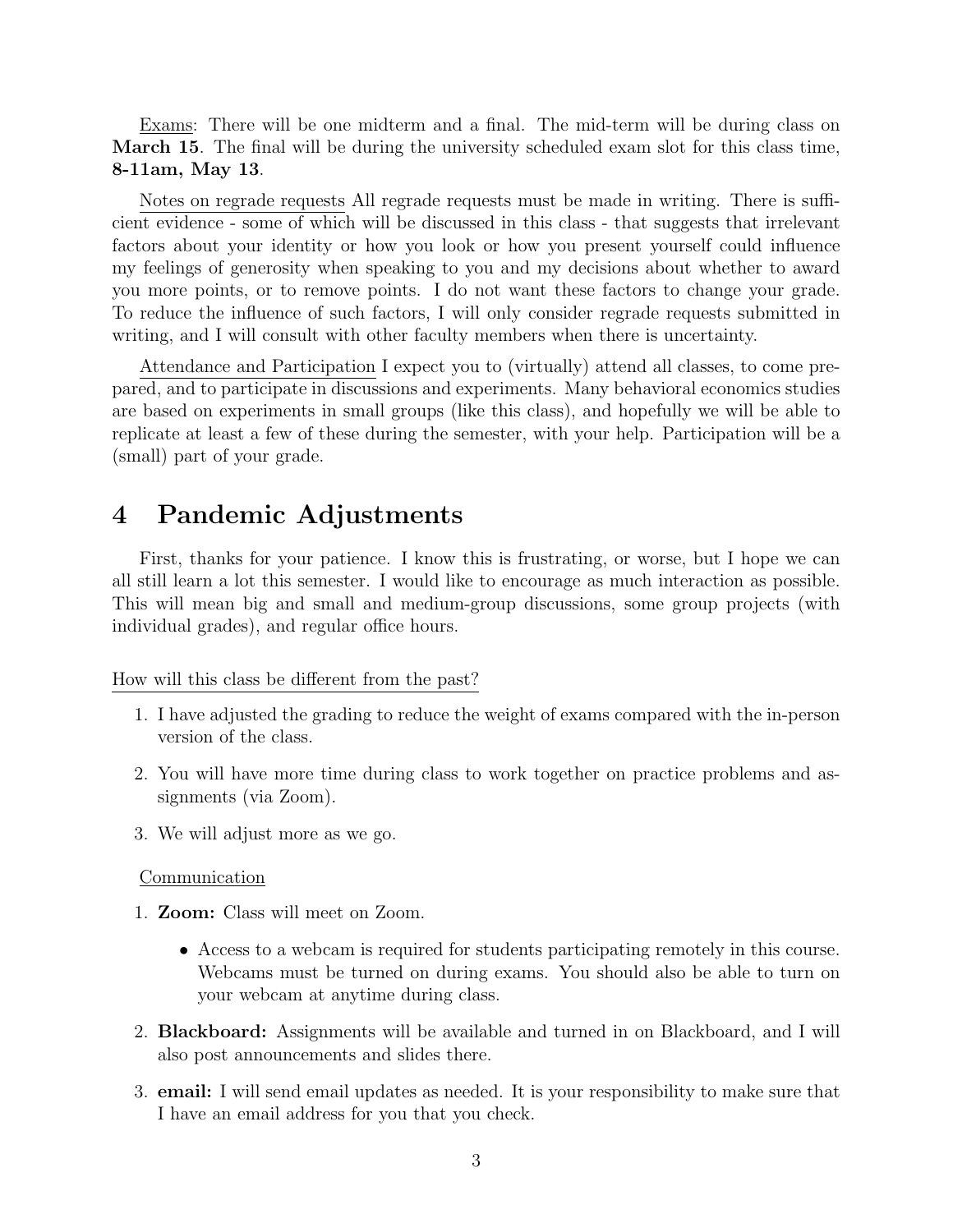• Please email me if you have questions or concerns, and I'll try to get back to you reasonably quickly.

## 5 Approximate outline of topics to be covered

#### Introduction — 2 lectures

- What is behavioral economics?
- What is classical economics?
- READINGS:
	- Daniel Kahneman's Nobel Prize Lecture

#### Reference Dependent Preference — 4 lectures

- Reference points
- Prospect theory
	- Loss-aversion
	- Risk-seeking in the loss domain

#### Intertemporal Choice - 7 lectures

- Hyperbolic discounting
- Naive and sophisticated decision-makers
- Projection bias

#### Experiments in Economics - 2 lectures

- Why do we use experiments?
- How do we run experiments?
- How do we analyze and interpret the results?

#### Discrimination, Identity, Policy Implications - 1 lecture

- Implicit Associations
- Honesty
- Libertarian paternalism
- Defaults

#### Bounded Rationality and Heuristics - 5 lectures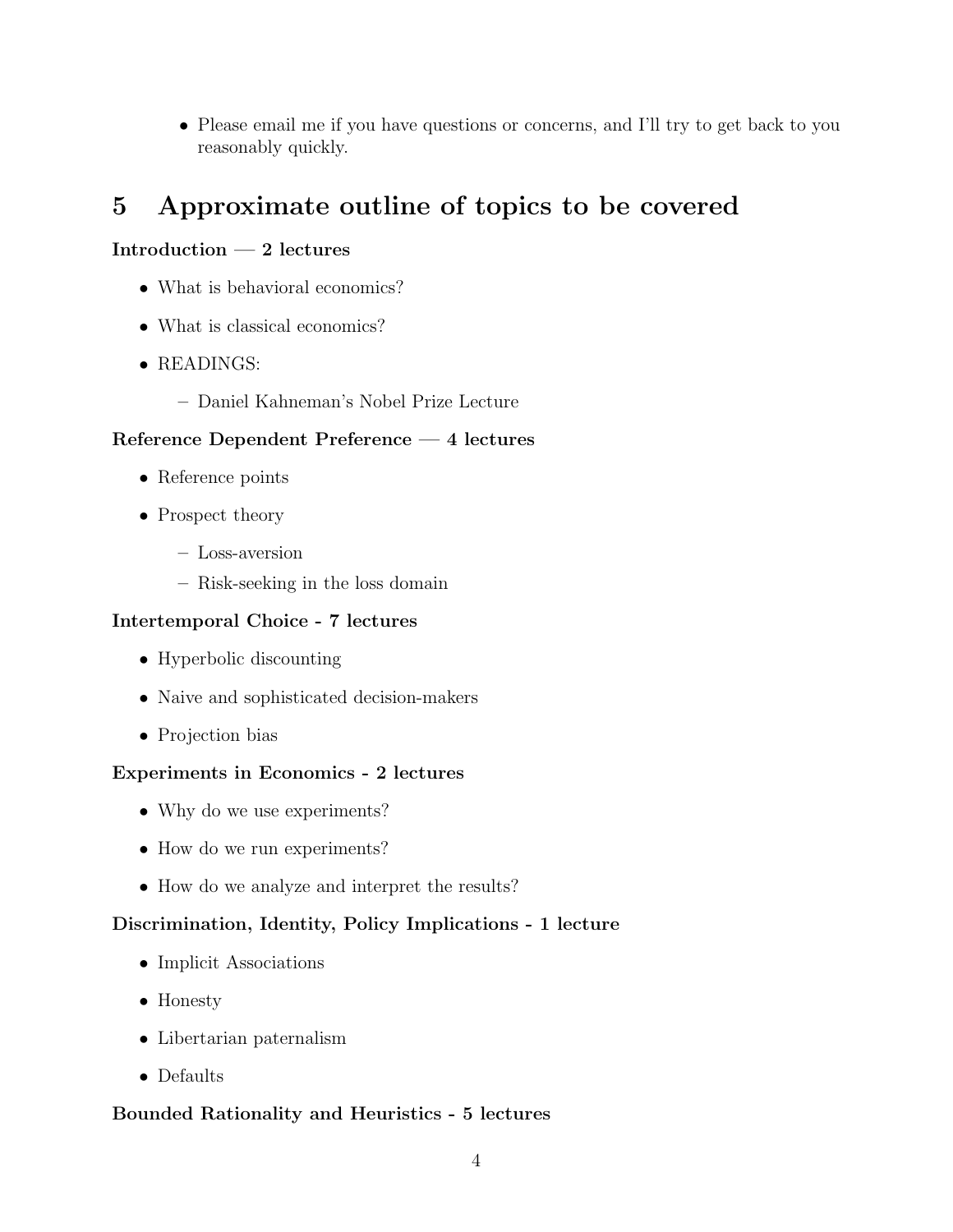- Mental accounting
- Over-confidence
- Cognitive biases: Representativeness bias, Availability bias, Sunk-cost fallacy, Hothand fallacy, Base-rate neglect, Debiasing, Anchoring, etc.
- Scarcity

#### Social Preferences - 2 lectures

- Fairness
- Altruism
- Reciprocity

## 6 Grading

- $40\%$  11 short assignments (I will drop the lowest grade)
- 20% experiment write-up (Assignment 12)
- $\bullet$  15% 1 midterm
- $15\%$  1 final
- $10\%$  participation

## 7 General Policies

- Please follow the university's academic honesty policy. I will take violations very seriously. The policy can be found in the Student Handbook and online (http://www.uh.edu/provost/academic-affairs/policy-guidelines/honesty-policy/academichonesty-policy.pdf).
- If you need special accommodations, please let me know/provide documentation as soon as possible. See below for more details.

## 8 Services Available

Counseling and Psychological Services: Counseling and Psychological Services (CAPS) can help students who are having difficulties managing stress, adjusting to college, or feeling sad and hopeless. You can reach CAPS (www.uh.edu/caps) by calling 713-743- 5454 during and after business hours for routine appointments or if you or someone you know is in crisis. No appointment is necessary for the "Let's Talk" program, a drop-in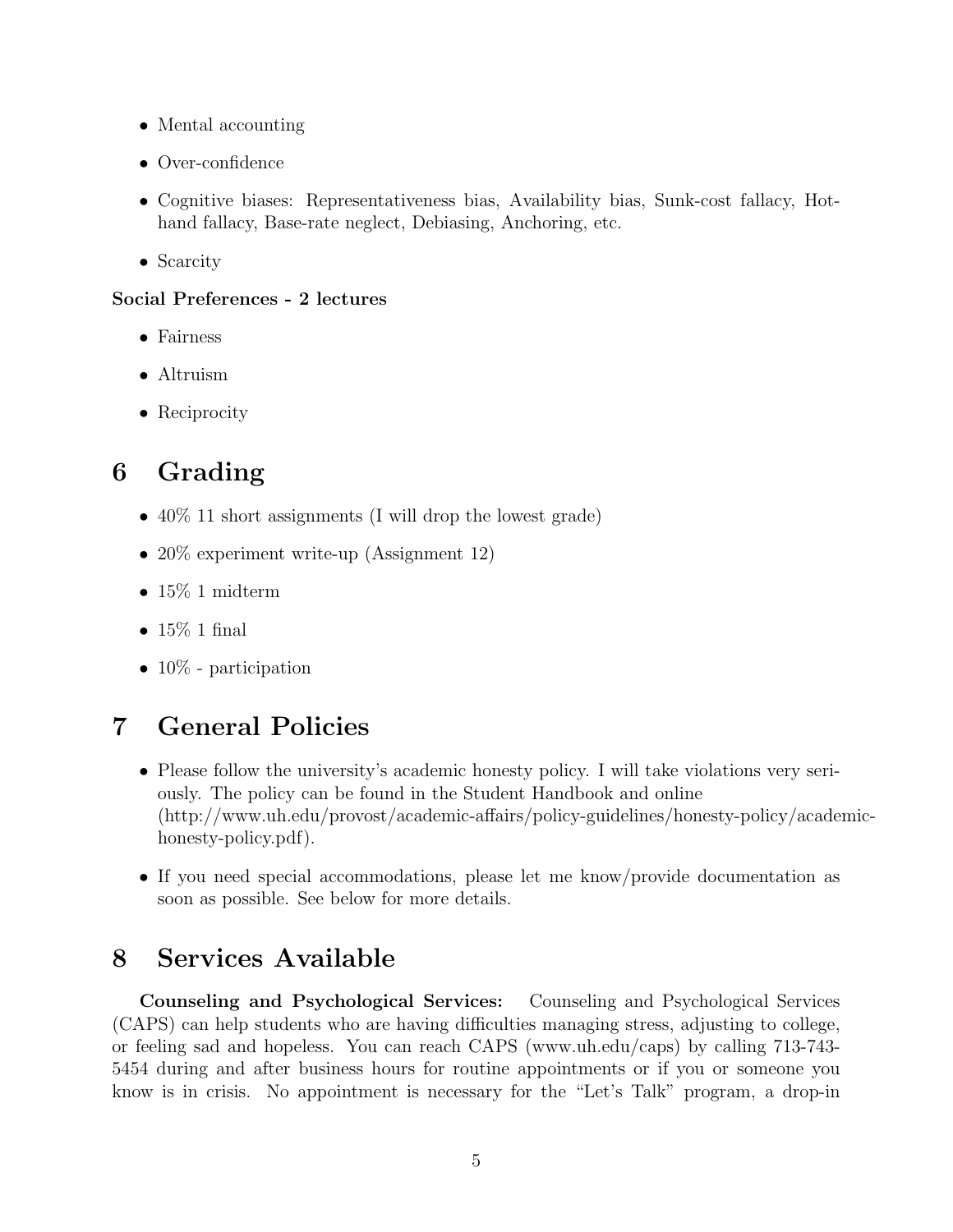consultation service at convenient locations and hours around campus. [http://www.uh.](http://www.uh.edu/caps/outreach/lets_talk.html) [edu/caps/outreach/lets\\_talk.html](http://www.uh.edu/caps/outreach/lets_talk.html)

Students with Disabilities: The University of Houston System complies with Section 504 of the Rehabilitation Act of 1973 and the Americans with Disabilities Act of 1990, pertaining to the provision of reasonable academic adjustments/auxiliary aids for students with a disability. In accordance with Section 504 and ADA guidelines, the University of Houston strives to provide reasonable academic adjustments/auxiliary aids to students who request and require them. Students seeking accommodation in this course should contact the instructor after obtaining the appropriate documentation through the UH Center for Students with Disabilities.

Interim Undergraduate Grading Policy - NO LONGER IN PLACE The interim grading policy that was in place the past two semesters in response to COVID is no longer in place. Under this policy, students had the option of converting final assigned letter grades to S or NCR on their transcripts. This will no longer be possible in Spring 2021.

### 9 Policies from the Provost

Excused Absence Policy Regular class attendance, participation, and engagement in coursework are important contributors to student success. Absences may be excused as provided in the University of Houston Undergraduate Excused Absence Policy and Graduate Excused Absence Policy for reasons including: medical illness of student or close relative, death of a close family member, legal or government proceeding that a student is obligated to attend, recognized professional and educational activities where the student is presenting, and University-sponsored activity or athletic competition. Under these policies, students with excused absences will be provided with an opportunity to make up any quiz, exam or other work that contributes to the course grade or a satisfactory alternative. Please read the full policy for details regarding reasons for excused absences, the approval process, and extended absences. Additional policies address absences related to military service, religious holy days, pregnancy and related conditions, and disability.

Recording class Students may not record all or part of class, livestream all or part of class, or make/distribute screen captures, without advanced written consent of the instructor. If you have or think you may have a disability such that you need to record class-related activities, please contact the Center for Students with DisABILITIES. If you have an accommodation to record class-related activities, those recordings may not be shared with any other student, whether in this course or not, or with any other person or on any other platform. Classes may be recorded by the instructor. Students may use instructor?s recordings for their own studying and notetaking. Instructor's recordings are not authorized to be shared with anyone without the prior written approval of the instructor. Failure to comply with requirements regarding recordings will result in a disciplinary referral to the Dean of Students Office and may result in disciplinary action.

Changing Syllabus: Due to the changing nature of the COVID-19 pandemic, please note that the instructor may need to make modifications to the course syllabus and may do so at any time. Notice of such changes will be announced as quickly as possible through email and Blackboard.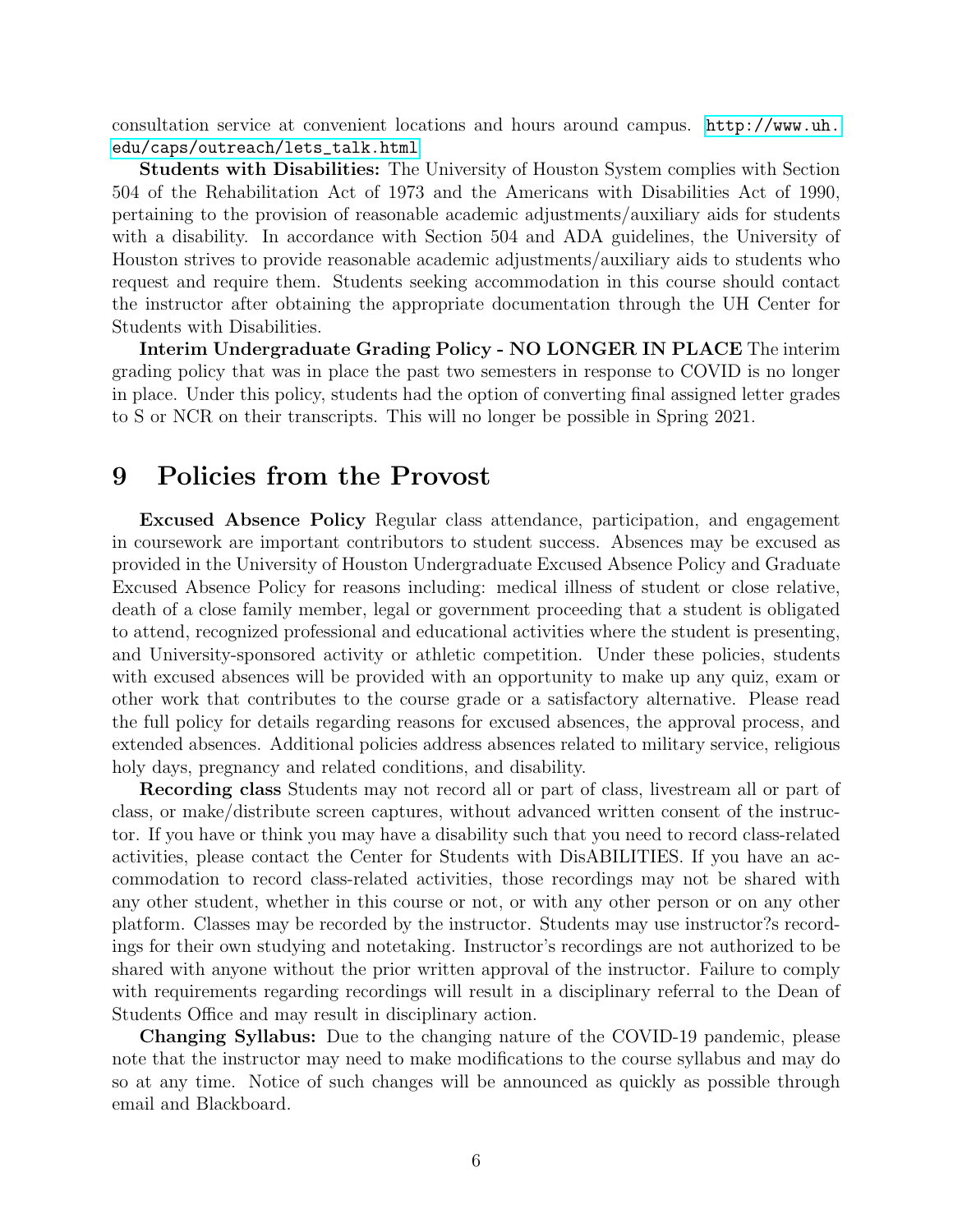# 10 Calendar